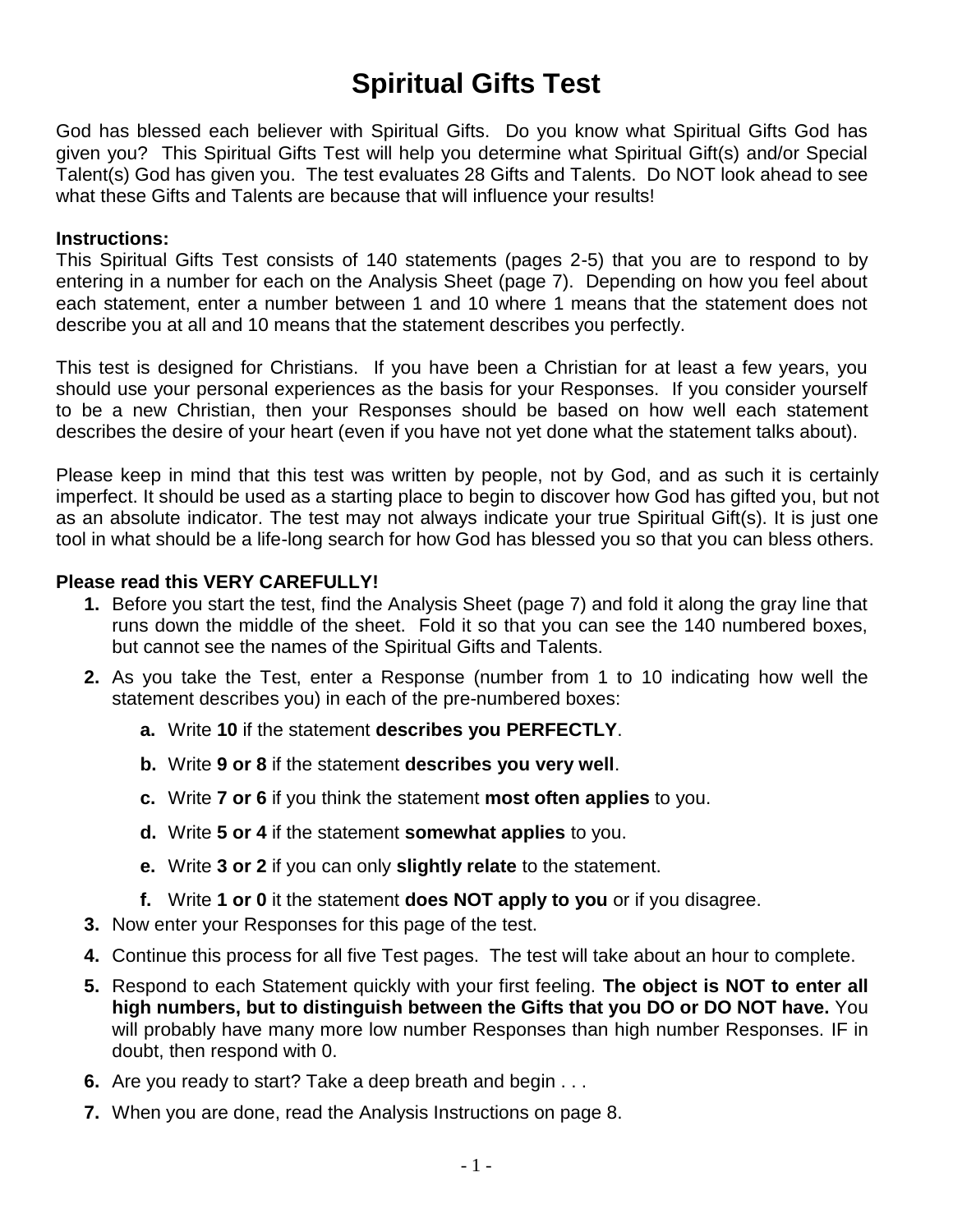- 1. People come to me when they need help in desperate situations, and I am able to recommend a ministry that can help.
- 2. I feel empowered to stand-alone for Christ in a hostile, unbelieving environment.
- 3. I readily identify with Paul's desire for others to be single as he was.
- 4. I enjoy using my artistic talents to make things that bring glory to God.
- 5. It is easy to me to perceive whether a person is honest or dishonest.
- 6. I have spoken words of hope that God confirmed in others by the Holy Spirit.
- 7. I am attracted to non-believers because of my desire to win them to Christ.
- 8. I have urged others to seek Biblical solutions to their affliction or suffering.
- 9. I hold fast to my personal belief in the truth even in the presence of ridicule, apparent failure, or pain.
- 10. I can give sacrificially because I know that God will meet my needs.
- 11. I feel strongly that my prayers for a sick person effect wholeness for that person.
- 12. When I serve the Lord, I really don't care who gets the credit.
- 13. Our home is always open to whomever God brings to us.
- 14. I find myself praying when I possibly should be doing other things.
- 15. I have had insights of spiritual truth that others have said helped bring them closer to God.
- 16. Others are willing to follow my guidance to accomplish tasks for our church.
- 17. I feel great compassion for the problems of others.
- 18. I believe that God can miraculously alter circumstances.
- 19. I am able to relate well to people of different cultures.
- 20. Christian music always lifts my spirit and makes me want to praise and worship God.
- 21. I have a heart to help Christians who have lost their way.
- 22. I choose to live a simple lifestyle so I will have more time and money to devote to God's service.
- 23. I sometimes feel that I know exactly what God wants to do in a ministry at a specific point in time.
- 24. Studying the Bible and sharing my insights with others is very satisfying for me.
- 25. I have interpreted tongues so as to help others worship God without confusion.
- 26. Sometimes when I pray, it seems as if the Spirit steps in and prays in words I cannot understand.
- 27. I have felt an unusual presence of God and personal confidence when important decisions needed to be made.
- 28. Sometimes, I express my love for God by writing poems, songs, prayers, or devotionals.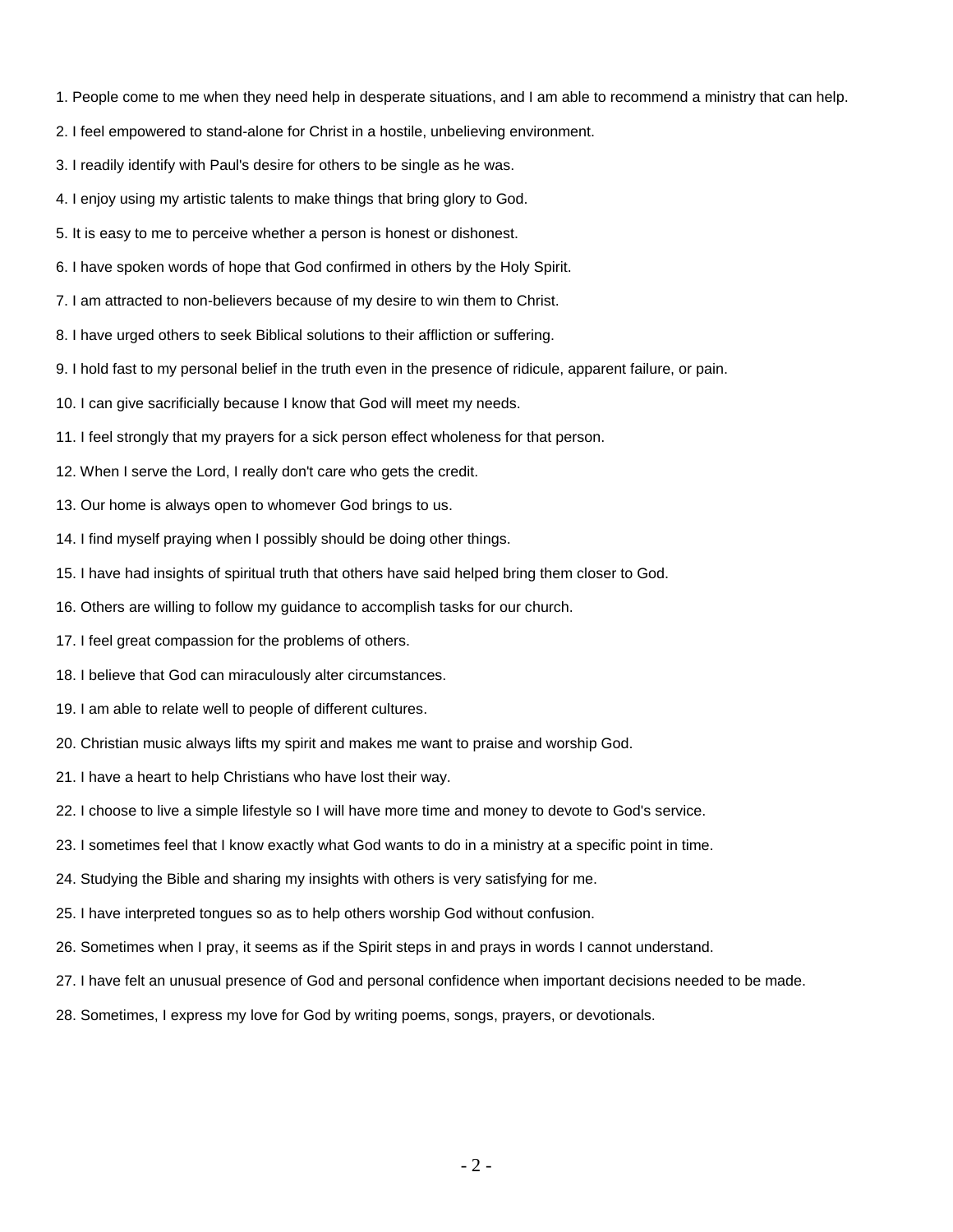- 29. I have been responsible for guiding tasks in my church to success.
- 30. I feel God has called me to go forth to establish new churches where people have never heard the gospel.
- 31. I am single and enjoy it.
- 32. I like to make gifts for others that will remind them of God or Jesus.
- 33. I can sense whether a person is moved by the Holy Spirit, an evil spirit, or by their own flesh.
- 34. It is a joy to speak uplifting words to people who are discouraged.
- 35. I have led others to a decision for salvation through faith in Christ.
- 36. I can challenge others without making them feel condemned.
- 37. I am totally convinced God will fulfill his word even if He is not doing so yet.
- 38. God has used me to meet someone's financial or material need.
- 39. When I pray for the sick, either they or I feel sensations of tingling or warmth.
- 40. The Spirit sometimes leads me to do a simple thing for someone that touches him or her deeply.
- 41. I enjoy greeting and welcoming people to our church or our home.
- 42. I seem to recognize prayer needs before others.
- 43. I am able to understand difficult portions of God's word.
- 44. I am able to delegate tasks to others to accomplish God's work.
- 45. I have a desire to work with those who have physical or mental problems to alleviate their suffering.
- 46. Others can point to specific instances where my prayers have resulted in what seems impossible happening.
- 47. I would be willing to leave comfortable surroundings if it would enable me to share Christ with more people.
- 48. Singing, dancing to, or playing songs of praise to God for pure enjoyment is personally satisfying.
- 49. God has shown fruit in my life in the effective discipling of other believers.
- 50. My desire for spiritual riches always outweighs my desire for money or material possessions.
- 51. I sometimes have a strong sense of what God wants to say to people in response to particular situations.
- 52. People have told me that I have helped them learn Biblical truths.
- 53. Sometimes when a person speaks in tongues, I get an idea about what God is saying.
- 54. I can speak to God in a language I have never learned.
- 55. Sometimes God gives me an insight into the proper course of action others should take.
- 56. I am able to take complex spiritual matters and write them down in a way that others can understand more easily.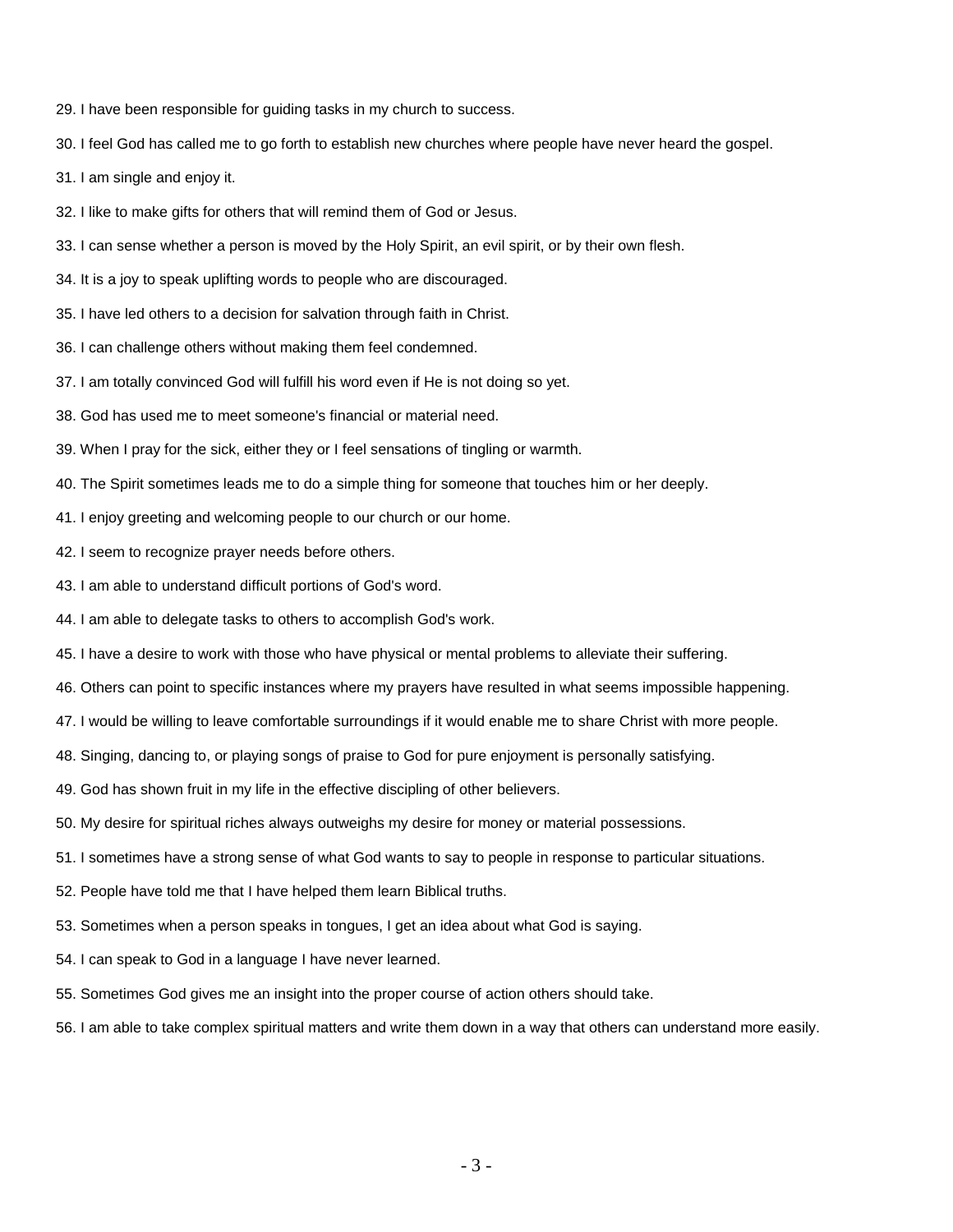- 57. I can serve others by organizing and harnessing their gifts to solve a particular problem.
- 58. I have little fear in leading people where God wants them to go.
- 59. I am glad I have more time to serve the Lord because I am single.
- 60. I like to work with my hands to make things to serve God.
- 61. The difference between truth and error is easily perceived by me.
- 62. I can effectively motivate people to get involved in ministry
- 63. I seem able to determine when the Spirit has prepared a person to received Jesus Christ.
- 64. People will take correction from me because they know I am on their side.
- 65. My hope in God, against all odds, is inspiring to others.
- 66. I have been willing to maintain a lower standard of living in order to benefit God's work.
- 67. I enjoy praying for sick people because I know that many of them will be healed as a result.
- 68. I have enjoyed doing routine tasks that have led to more effective ministry by others.
- 69. I try to make everyone feel welcome and comfortable at church suppers or social events.
- 70. When I hear a prayer request, I pray for that need for several days at least.
- 71. Through study or experience I have discerned major strategies God seems to use in furthering His kingdom.
- 72. God has given me an ability to "rally the troops" in giving aid to others.
- 73. I enjoy spending time with a lonely shut-in person or someone in prison.
- 74. God has used me personally to perform supernatural signs and wonders.
- 75. The thought of beginning a new church in a new community is exciting to me.
- 76. People have said they see the love of Jesus on my face when I sing, dance, or play music.
- 77. I feel that I am responsible to help protect weak Christians from dangerous influences.
- 78. A big house, a fancy car, or a large bank account are NOT important to me.
- 79. Sometimes I have a burning desire to speak God's word even if I know it will not be well received.
- 80. Teaching a Bible Class is one of the most enjoyable things I do (or could do).
- 81. When others have prayed in tongues, I felt that I understood the meaning of their prayer.
- 82. Praying in tongues has been meaningful to me in my personal prayer life.
- 83. When a person has a problem I can frequently guide him or her to the best Biblical solution.
- 84. I love to study God's Word and write down what I have learned.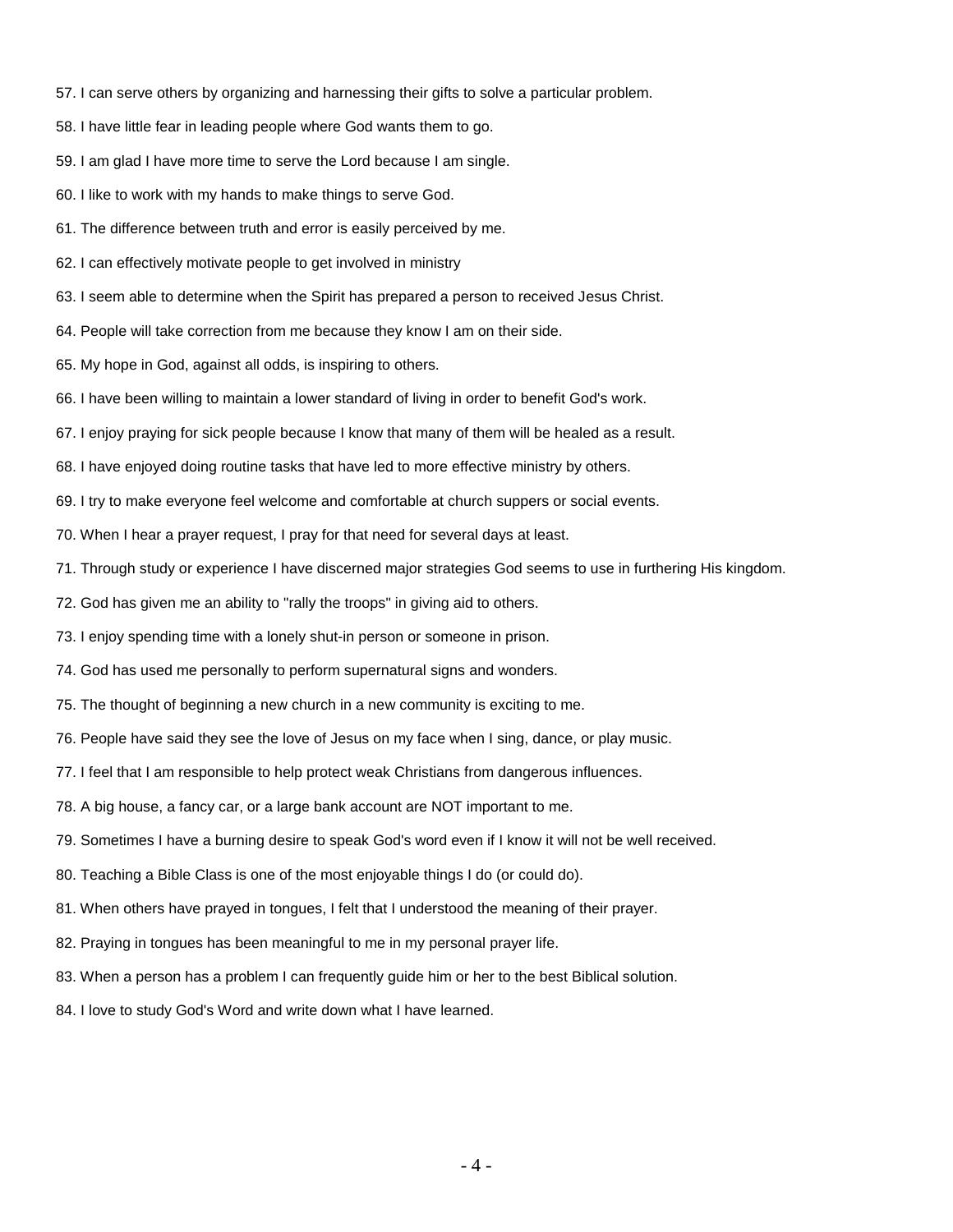- 85. I can recognize talents and gifts in others, and find ways of using these for God.
- 86. God has given me a position of authority over a number of groups of Christians.
- 87. I am single and have little difficulty controlling my sexual desires.
- 88. I am able to show the glory of God's creation through my art.
- 89. I can judge well between the truthfulness and error of a given theological statement.
- 90. I have verbally given confidence to the wavering, the troubled, or the discouraged.
- 91. I minister better to the spiritually unborn than to believers.
- 92. It is enjoyable to motivate people to a higher spiritual commitment.
- 93. I am ready to try the impossible because I have a great trust in God.
- 94. I have strongly sensed the Spirit leading me to give money to a specific person or cause.
- 95. Sometimes I have a strong sense that God wants to heal someone through my prayers or words.
- 96. I would rather work in secret than have my work recognized publicly.
- 97. I do NOT feel uncomfortable when people drop in unexpected.
- 98. Praying for others is one of my favorite ways of spending time.
- 99. I sometimes find I know things that I have never learned, which are confirmed by mature believers.
- 100. It is a thrill to inspire others to greater involvement in church work.
- 101. I enjoy visiting in hospitals and retirement homes, and feel I do well in such a ministry.
- 102. The Holy Spirit leads me to pray for impossible things that really come true.
- 103. More than most, I have had a strong desire to see peoples of other countries won to the Lord.
- 104. People have told me they were moved spiritually by my singing, dancing, or playing music.
- 105. I feel a call from God to be the spiritual leader of a group of Christians.
- 106. I am NOT jealous of those who have more material possessions than I do.
- 107. People have told me that I have communicated timely messages that must have come directly from the Lord.
- 108. I devote considerable time to learning new Biblical truths in order to communicate them to others.
- 109. When I hear others speak in tongues, I am compelled to explain the meaning.
- 110. When I give a public message in tongues, I expect it to be interpreted.
- 111. I feel that I have a special insight in selecting the best alternative in a difficult situation.
- 112. People say they have been touched spiritually by things I have written.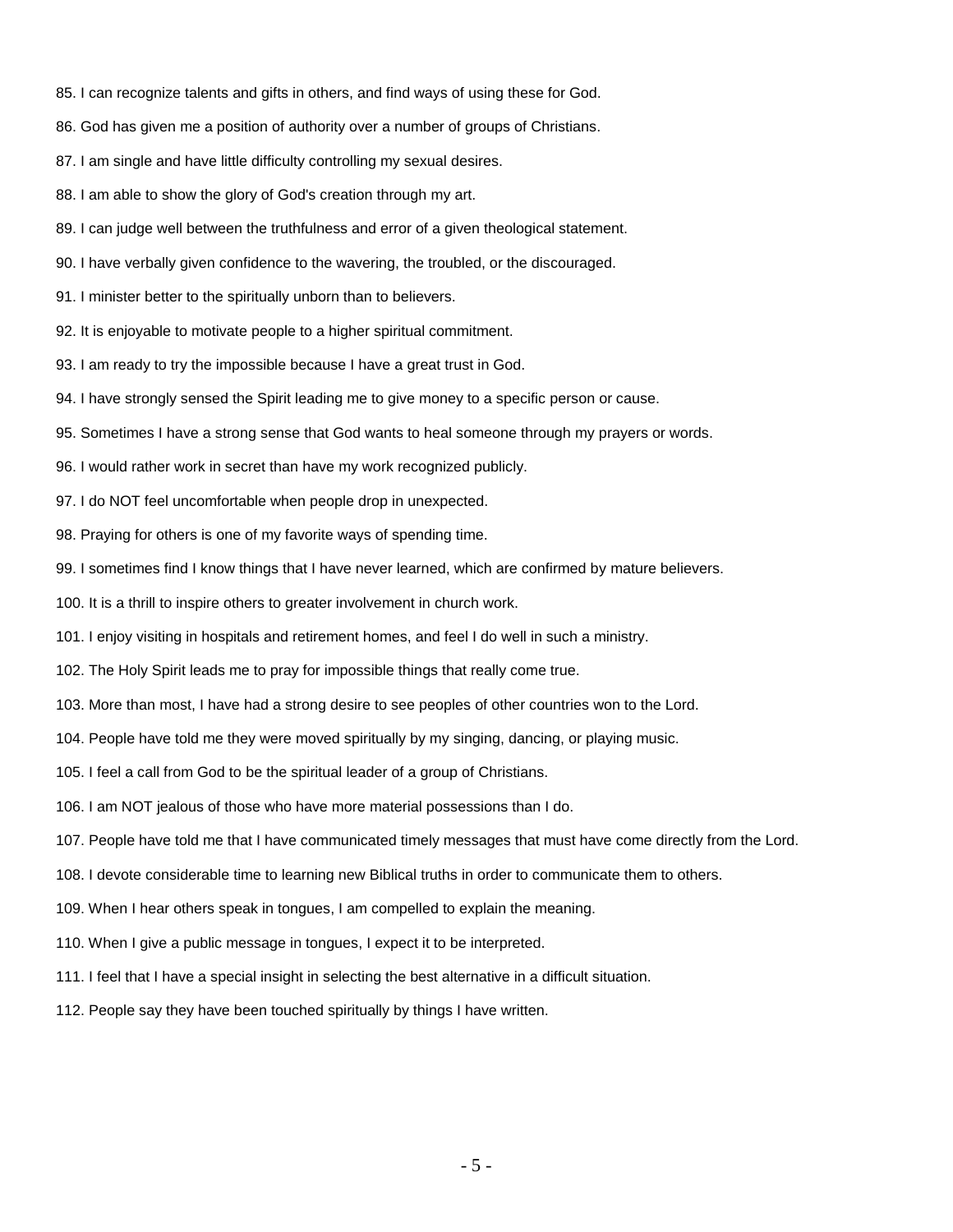- 113. People sometimes look to me for guidance in coordination, organization, and ministry opportunities.
- 114. God has used me to bring the gospel to people who have never heard.
- 115. I am single and feel indifferent toward being married.
- 116. I feel compelled to use my hands to craft things that show the beauty of God's creation.
- 117. I can quickly recognize whether or not a person's teaching is consistent with God's word.
- 118. People who are feeling perplexed sometimes come to me for comfort.
- 119. I'm troubled when salvation is not emphasized.
- 120. I can identify with weakness and temptation so as to encourage people to repent and believe.
- 121. I have believed God for the impossible and seen it happen in a tangible way.
- 122. I strive to find ways to give to others without calling attention to myself.
- 123. I have prayed for others and physical healing has actually occurred.
- 124. If someone is facing a serious crisis, I enjoy the opportunity to help them.
- 125. When people come to our home, they often say they feel at home with us.
- 126. Others have told me that my prayers for them have been answered in tangible ways.
- 127. God has given me words to say in witnessing situations that surprised even me.
- 128. I can motivate others to obey Christ by the living testimony of my life.
- 129. Sometimes I am overcome with emotion for the person I am praying for.
- 130. People have told me that I was God's instrument to bring supernatural change in lives or circumstances.
- 131. People of a different race or culture have been attracted to me, and we have related well.
- 132. I enjoy using my musical talents to sing, dance to, or play Christian music much more so than secular music.
- 133. God has given me the ability to teach and preach spiritual truth.
- 134. I feel that I can best fulfill God's calling on my life by living simply.
- 135. Through God I have revealed specific things that will happen in the future.
- 136. I feel I can communicate Biblical truths to others and see resulting changes in knowledge, values, or conduct.
- 137. My interpretation of tongues has been confirmed by mature believers.
- 138. When I speak in tongues, I believe it is edifying to the group I am with.
- 139. People with spiritual problems seem to come to me for advice and counsel.
- 140. I sometimes prefer to write down my thoughts about God rather than speaking them out loud.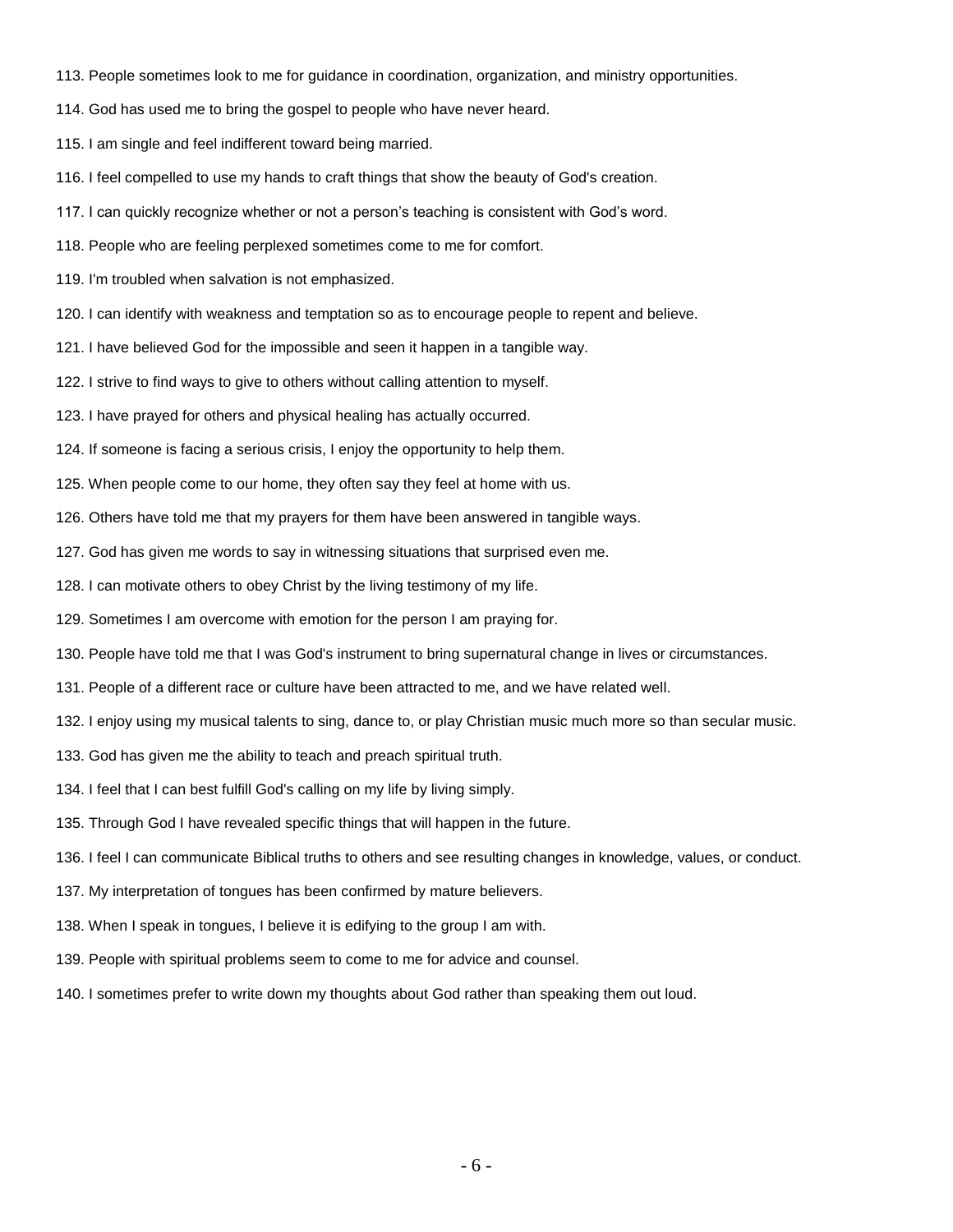# **Analysis Sheet**

**Name:** Date: Response **1-28** Enter  $1 - 10$ (page 2) Response **29-56** Enter  $1 - 10$ (page 3) Response **57-84** Enter  $1 - 10$ (page 4) Response **85-112** Enter  $1 - 10$ (page 5) Response **113-140** Enter  $1 - 10$ (page 6) **Sum of first 5 columns Rank in order (highest to lowest) Name of Spiritual Gift** 1.) 29.) **57.** 29.) **57.** 85. **1113. = Administration / Guidance** 2.) |30.) |58.) |86.) |114.) **|= |** | | Apostle 3.) 31.) 59.) 87.) 115.) **=** Celibacy 4.) 32.) 60.) 88.) 116.) **=** Craftsmanship / Artisan 5.) 33.) 61.) 89.) 117.) **=** Discernment / Distinguish **Spirits** 6.) 34.) 62.) 90.) 118.) **=** Encouragement 7.) 35.) 63.) 91.) 119.) **=** Evangelism 8.) 36.) 64.) 92.) 120.) **=** Exhortation 9.) 37.) 65.) 93.) 121.) **=** Faith 10.) 38.) 66.) 94.) 122.) **=** Giving 11.) 39.) 67.) 95.) 123.) **=** Healing 12.) 40.) 68.) 96.) 124.) **=** Helps / Service 13.) 41.) 69.) 97.) 125.) **=** Hospitality 14.)  $\vert$ 42.)  $\vert$  70.)  $\vert$ 98.)  $\vert$  126.)  $\vert$  =  $\vert$   $\vert$   $\vert$  Intercession / Prayer 15.) 43.) 71.) 99.) 127.) **=** Knowledge 16.) 44.) 72.) 100.) 128.) **=** Leadership 17.) 45.) 73.) 101.) 129.) **=** Mercy / Compassion 18.) 46.) 74.) 102.) 130.) **=** Miracles 19.) 47.) 75.) 103.) 131.) **=** Missionary 20.) 48.) 76.) 104.) 132.) **=** Music 21.) 49.) 77.) 105.) 133.) **=** Pastoring / Shepherding 22.) 50.) 78.) 106.) 134.) **=** Poverty (voluntary) 23.) 51.) 79.) 107.) 135.) **=** Prophesy 24.) 52.) 80.) 108.) 136.) **=** Teaching 25.) 53.) 81.) 109.) 137.) **=** Tongues (interpreting) 26.) 54.) 82.) 110.) 138.) **=** Tongues (speaking) 27.) 55.) 83.) 111.) 139.) **=** Wisdom 28.) 56.) 84.) 112.) 140.) **=** Writing